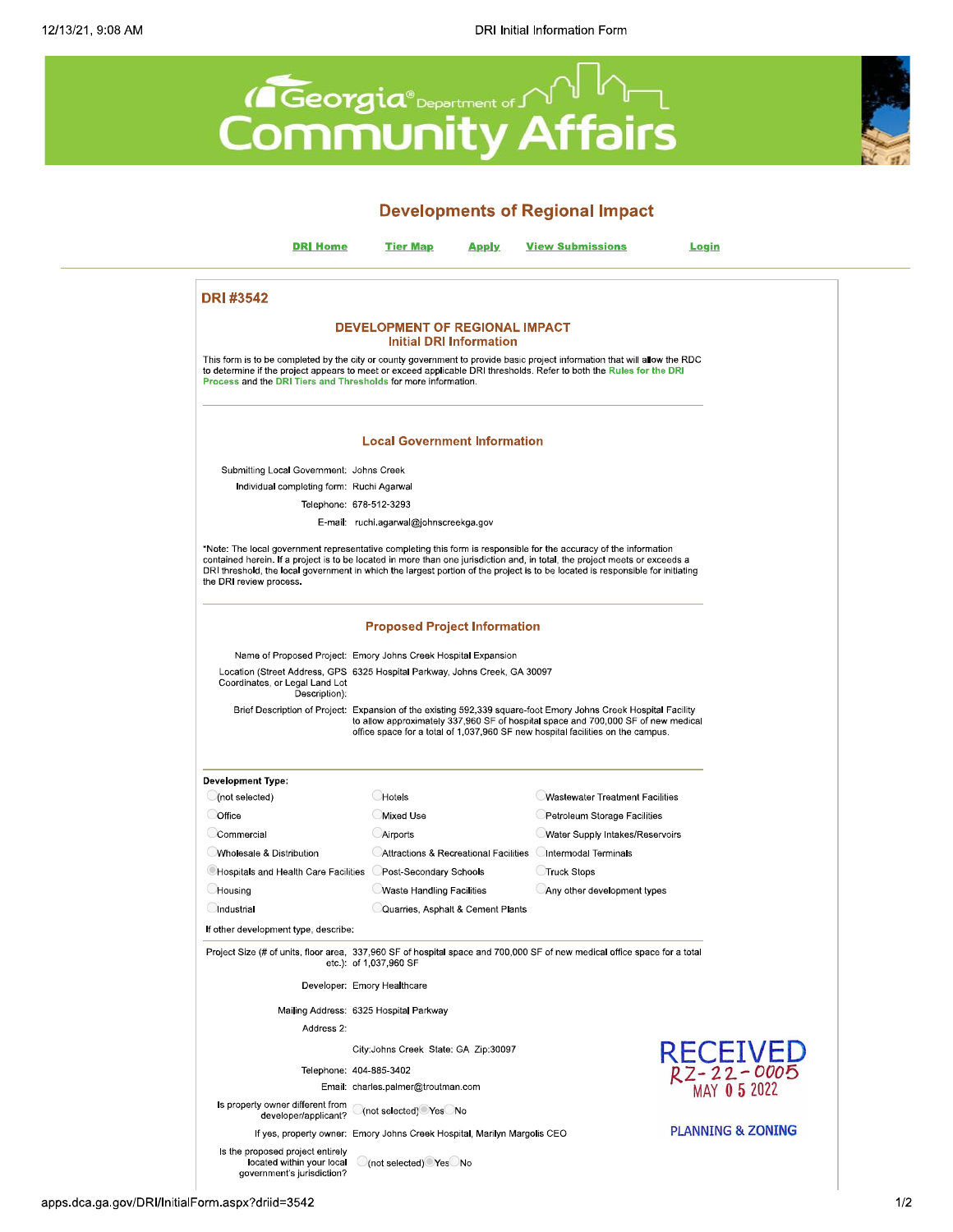## DRI Initial Information Form

| If no, in what additional<br>jurisdictions is the project located?                   |                                                                                                                                                            |
|--------------------------------------------------------------------------------------|------------------------------------------------------------------------------------------------------------------------------------------------------------|
| Is the current proposal a<br>continuation or expansion of a<br>previous DRI?         | (not selected) Yes No                                                                                                                                      |
| If yes, provide the following Project Name:<br>information: Project ID:              |                                                                                                                                                            |
| The initial action being requested<br>of the local government for this<br>project:   | Rezoning<br>Variance<br>Sewer<br>Water<br>Permit<br>Other Pre-Application Meeting requirement for a rezoning application has been<br>completed on 12/10/21 |
| Is this project a phase or part of a<br>larger overall project?                      | (not selected) Yes No                                                                                                                                      |
| If yes, what percent of the overall<br>project does this project/phase<br>represent? |                                                                                                                                                            |
| Estimated Project Completion This project/phase: 2035                                | Dates: Overall project: 2035                                                                                                                               |
| <b>Back to Top</b>                                                                   |                                                                                                                                                            |

**GRTA DRI Page | ARC DRI Page | RC Links | DCA DRI Page** 

**DRI Site Map | Contact**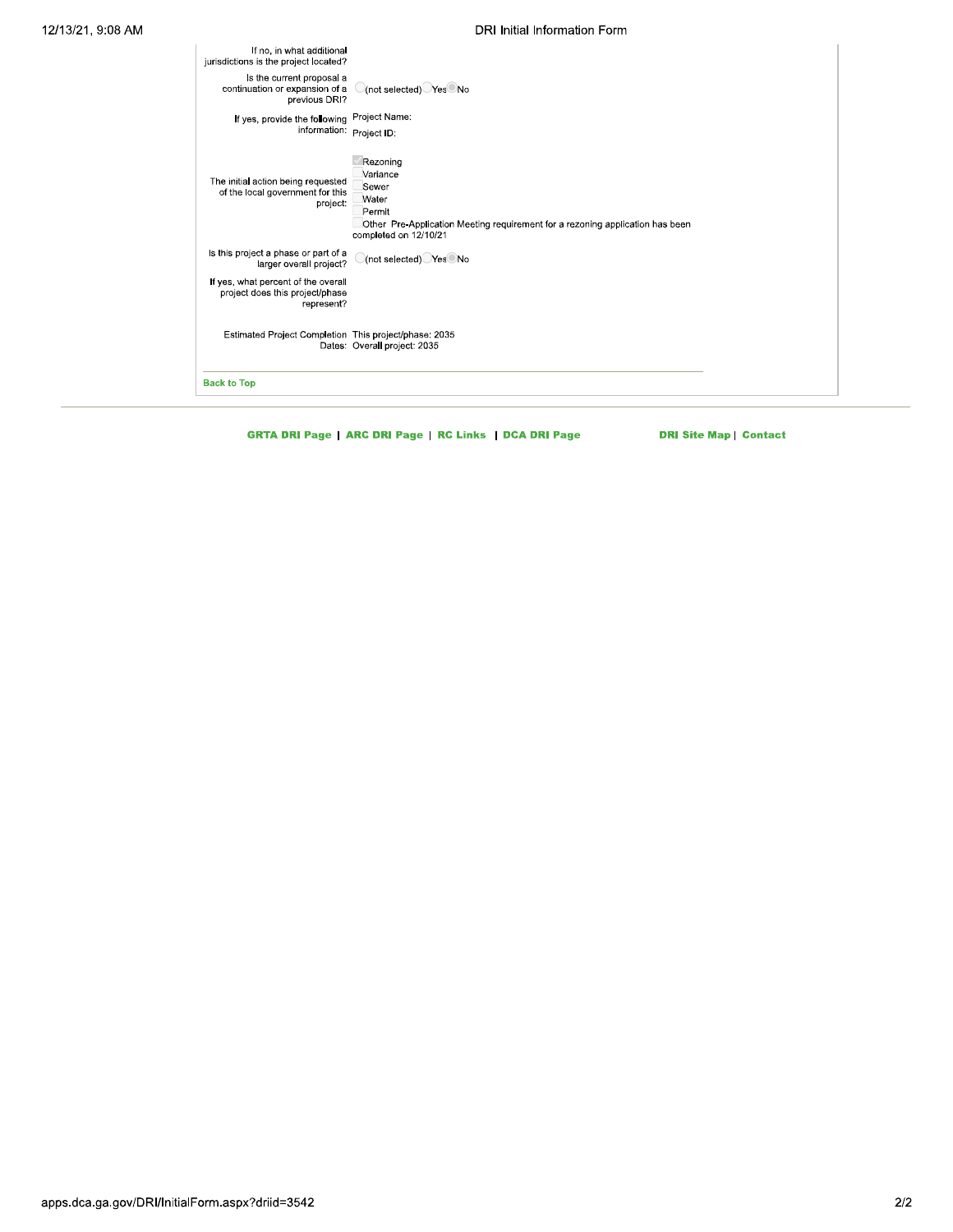<span id="page-2-0"></span>

|                                                                                                                                                                                   |                         |                                                                     |                            | <b>Developments of Regional Impact</b>                                                                                                                                                                                              |                                      |
|-----------------------------------------------------------------------------------------------------------------------------------------------------------------------------------|-------------------------|---------------------------------------------------------------------|----------------------------|-------------------------------------------------------------------------------------------------------------------------------------------------------------------------------------------------------------------------------------|--------------------------------------|
| <b>DRI Home</b>                                                                                                                                                                   |                         | <b>Tier Map</b>                                                     | <b>Apply</b>               | <b>View Submissions</b>                                                                                                                                                                                                             | <u>Login</u>                         |
| <b>DRI#3542</b>                                                                                                                                                                   |                         |                                                                     |                            |                                                                                                                                                                                                                                     |                                      |
|                                                                                                                                                                                   |                         | DEVELOPMENT OF REGIONAL IMPACT<br><b>Additional DRI Information</b> |                            |                                                                                                                                                                                                                                     |                                      |
| information.                                                                                                                                                                      |                         |                                                                     |                            | This form is to be completed by the city or county government to provide information needed by the RDC for its review of<br>the proposed DRI. Refer to both the Rules for the DRI Process and the DRI Tiers and Thresholds for more |                                      |
|                                                                                                                                                                                   |                         | <b>Local Government Information</b>                                 |                            |                                                                                                                                                                                                                                     |                                      |
| Submitting Local<br>Government: Johns Creek                                                                                                                                       |                         |                                                                     |                            |                                                                                                                                                                                                                                     |                                      |
| Individual completing form: Ruchi Agarwal                                                                                                                                         |                         |                                                                     |                            |                                                                                                                                                                                                                                     |                                      |
|                                                                                                                                                                                   | Telephone: 678-512-3293 |                                                                     |                            |                                                                                                                                                                                                                                     |                                      |
|                                                                                                                                                                                   |                         | Email: ruchi.agarwal@johnscreekga.gov                               |                            |                                                                                                                                                                                                                                     |                                      |
|                                                                                                                                                                                   |                         |                                                                     | <b>Project Information</b> |                                                                                                                                                                                                                                     |                                      |
| Name of Proposed Project: Emory Johns Creek Hospital Expansion<br>DRI ID Number: 3542                                                                                             |                         |                                                                     |                            |                                                                                                                                                                                                                                     |                                      |
| Developer/Applicant: Emory Healthcare                                                                                                                                             |                         |                                                                     |                            |                                                                                                                                                                                                                                     |                                      |
|                                                                                                                                                                                   | Telephone: 404-885-3402 |                                                                     |                            |                                                                                                                                                                                                                                     |                                      |
|                                                                                                                                                                                   |                         | Email(s): charles.palmer@troutman.com                               |                            |                                                                                                                                                                                                                                     |                                      |
|                                                                                                                                                                                   |                         | <b>Additional Information Requested</b>                             |                            |                                                                                                                                                                                                                                     |                                      |
| Has the RDC identified any<br>additional information<br>required in order to proceed<br>with the official regional<br>review process? (If no,<br>proceed to Economic<br>Impacts.) |                         | C(not selected) Yes No                                              |                            |                                                                                                                                                                                                                                     |                                      |
| If yes, has that additional<br>information been provided<br>to your RDC and, if<br>applicable, GRTA?                                                                              |                         | $\bigcirc$ (not selected) $\bigcirc$ Yes $\bigcirc$ No              |                            |                                                                                                                                                                                                                                     |                                      |
| If no, the official review process can not start until this additional information is provided.                                                                                   |                         |                                                                     |                            |                                                                                                                                                                                                                                     |                                      |
|                                                                                                                                                                                   |                         | <b>Economic Development</b>                                         |                            |                                                                                                                                                                                                                                     |                                      |
| <b>Estimated Value at Build-</b><br>Out:                                                                                                                                          |                         | Approximately \$550,000,000 - \$750,000,000                         |                            |                                                                                                                                                                                                                                     |                                      |
| Estimated annual local tax<br>revenues (i.e., property tax,<br>sales tax) likely to be<br>generated by the proposed<br>development:                                               |                         | \$0, Emory is currently Tax-Exempt                                  |                            |                                                                                                                                                                                                                                     | RECEIVED<br>RZ-22-0005<br>MAY 052022 |
| Is the regional work force<br>sufficient to fill the demand                                                                                                                       |                         |                                                                     |                            |                                                                                                                                                                                                                                     | <b>PLANNING &amp; ZONING</b>         |

(not selected) Yes No

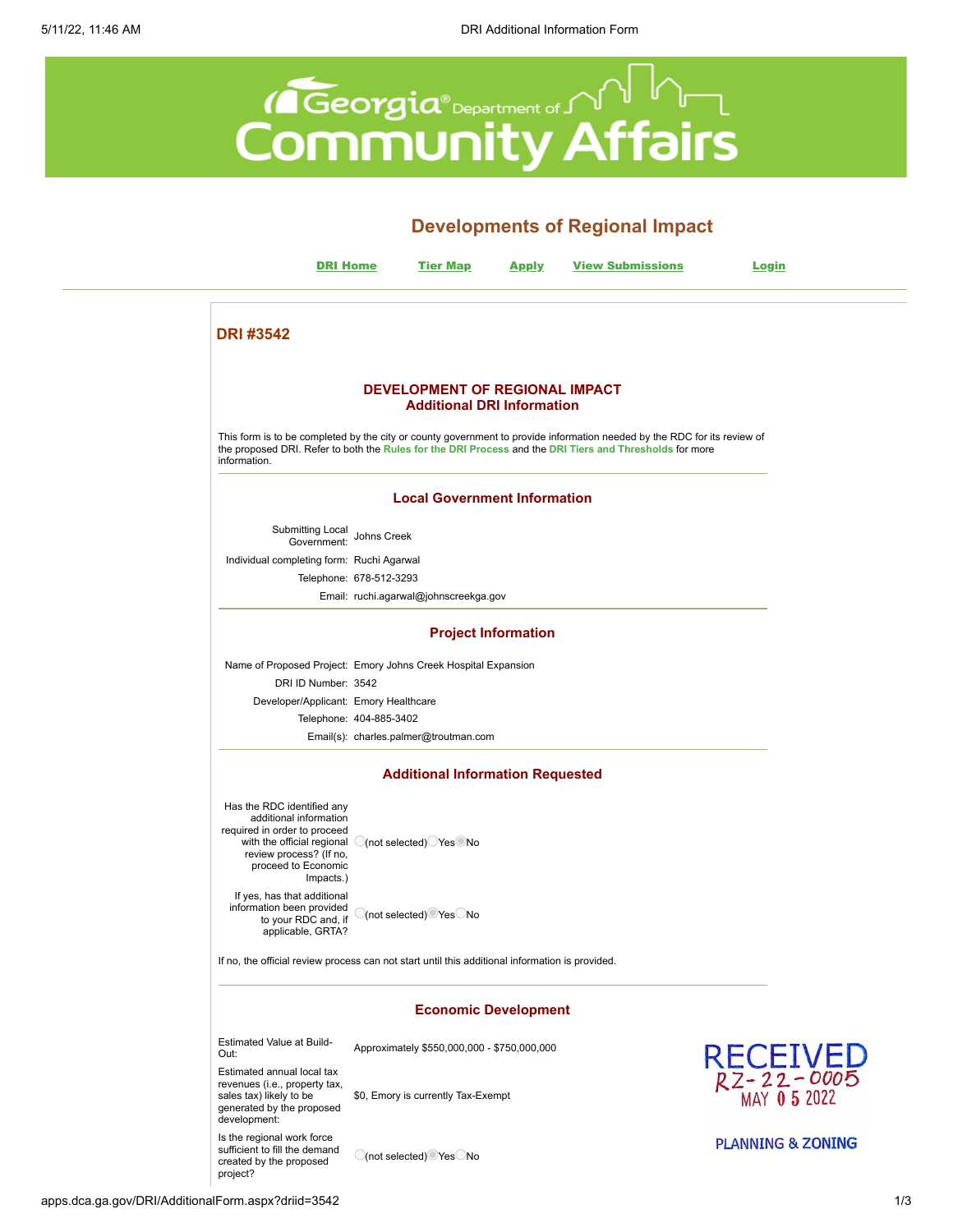| Will this development<br>displace any existing uses?                                                                                                                                                               | C(not selected) Yes No                                                      |  |  |  |
|--------------------------------------------------------------------------------------------------------------------------------------------------------------------------------------------------------------------|-----------------------------------------------------------------------------|--|--|--|
| If yes, please describe (including number of units, square feet, etc): 241,251 SF of existing medical office space will be<br>converted to hospital space                                                          |                                                                             |  |  |  |
|                                                                                                                                                                                                                    | <b>Water Supply</b>                                                         |  |  |  |
| Name of water supply<br>provider for this site:                                                                                                                                                                    | <b>Fulton County Water Services</b>                                         |  |  |  |
| What is the estimated water<br>supply demand to be<br>generated by the project,<br>measured in Millions of<br>Gallons Per Day (MGD)?                                                                               | 0.24 MGD                                                                    |  |  |  |
| Is sufficient water supply<br>capacity available to serve<br>the proposed project?                                                                                                                                 | (not selected) Yes No                                                       |  |  |  |
|                                                                                                                                                                                                                    | If no, describe any plans to expand the existing water supply capacity:     |  |  |  |
| Is a water line extension<br>required to serve this<br>project?                                                                                                                                                    | ◯(not selected)◯ Yes No                                                     |  |  |  |
|                                                                                                                                                                                                                    | If yes, how much additional line (in miles) will be required?               |  |  |  |
|                                                                                                                                                                                                                    | <b>Wastewater Disposal</b>                                                  |  |  |  |
| Name of wastewater<br>treatment provider for this<br>site:                                                                                                                                                         | <b>Fulton County Water Services</b>                                         |  |  |  |
| What is the estimated<br>sewage flow to be<br>generated by the project,<br>measured in Millions of<br>Gallons Per Day (MGD)?                                                                                       | 0.20 MGD                                                                    |  |  |  |
| Is sufficient wastewater<br>treatment capacity available<br>to serve this proposed<br>project?                                                                                                                     | C(not selected) Yes No                                                      |  |  |  |
|                                                                                                                                                                                                                    | If no, describe any plans to expand existing wastewater treatment capacity: |  |  |  |
| Is a sewer line extension<br>required to serve this<br>project?                                                                                                                                                    | C(not selected) Yes No                                                      |  |  |  |
|                                                                                                                                                                                                                    | If yes, how much additional line (in miles) will be required?               |  |  |  |
|                                                                                                                                                                                                                    | <b>Land Transportation</b>                                                  |  |  |  |
| How much traffic volume is<br>expected to be generated<br>by the proposed<br>development, in peak hour<br>vehicle trips per day? (If<br>only an alternative measure<br>of volume is available,<br>please provide.) | Approximately 23,086 net new daily trips, 1,837 AM trips, 1,994 PM trips    |  |  |  |
| Has a traffic study been<br>performed to determine<br>whether or not<br>transportation or access<br>improvements will be<br>needed to serve this<br>project?                                                       | $\bigcirc$ (not selected) $\bigcirc$ Yes $\bigcirc$ No                      |  |  |  |
| Are transportation<br>improvements needed to<br>serve this project?                                                                                                                                                | O(not selected) Yes No                                                      |  |  |  |
| If yes, please describe below: Please refer to the traffic study prepared by Kimley-Horn and Associates                                                                                                            |                                                                             |  |  |  |
| <b>Solid Waste Disposal</b>                                                                                                                                                                                        |                                                                             |  |  |  |
| How much solid waste is the<br>project expected to<br>generate annually (in tons)?                                                                                                                                 | 3061 tons                                                                   |  |  |  |
| Is sufficient landfill capacity<br>available to serve this<br>proposed project?                                                                                                                                    | $\bigcirc$ (not selected) $\bigcirc$ Yes $\bigcirc$ No                      |  |  |  |

If no, describe any plans to expand existing landfill capacity: